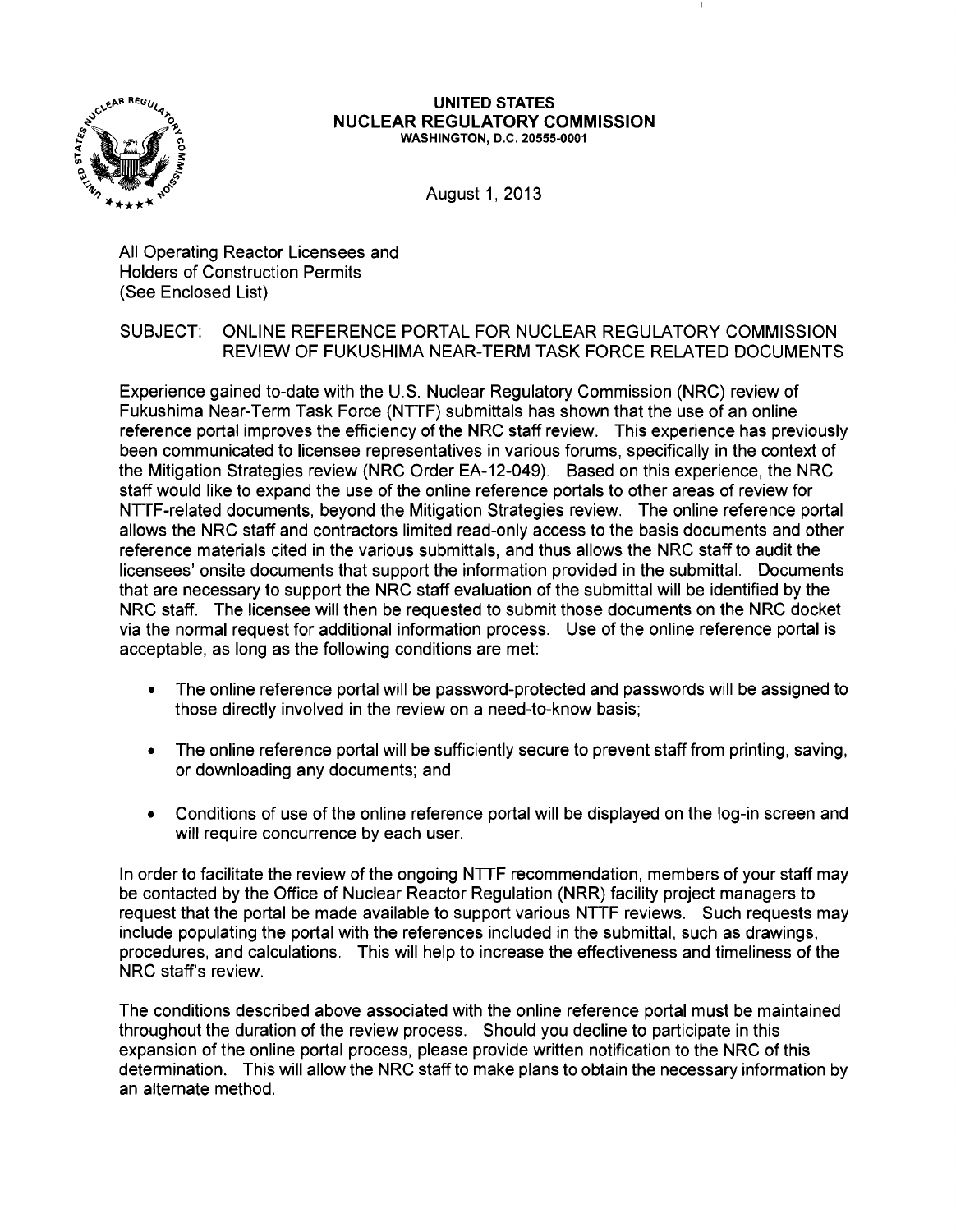Communication regarding specific document requests will be transmitted to you from your facility NRR project manager or a project manager from the Japan Lessons-Learned Project Directorate. In addition, the project manager contacting you will also identify the NRC and NRC-contractor personnel who will require access to the portal for completing the **NrrF** reviews.

If you have any questions about this matter, please contact your NRR project manager.

Sincerely, Heu

 $\bar{1}$ 

David L. Skeen, Director Japan Lessons-Learned Project Directorate Office of Nuclear Reactor Regulation

Enclosure: List of Operating Reactor Licensees and Holders of Construction Permits

cc: Listserv NEI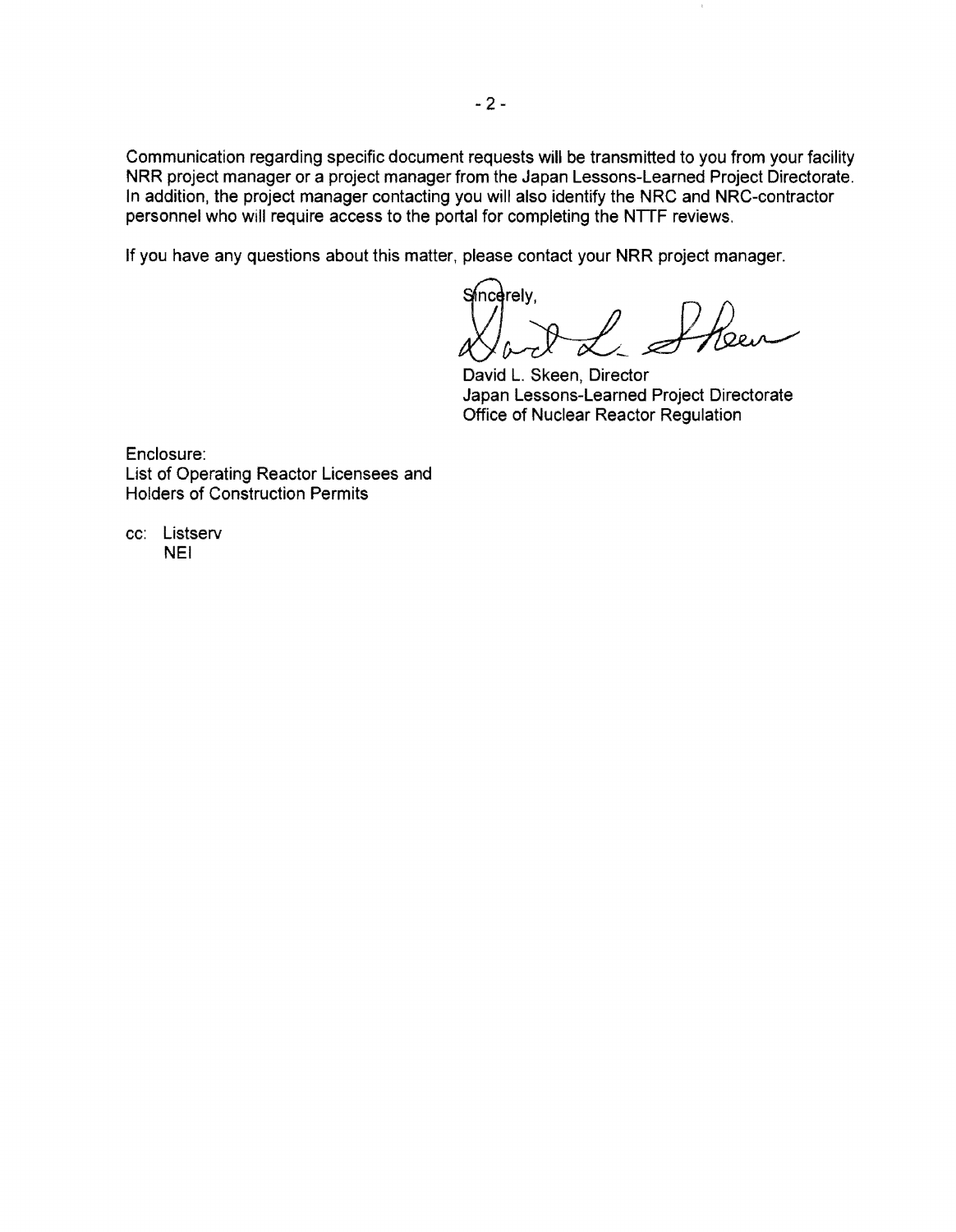# OPERATING REACTOR LICENSEES AND HOLDERS OF CONSTRUCTION PERMITS

Arkansas Nuclear One Entergy Operations, Inc. Docket Nos. 50-313 and 50-368 License Nos. DPR-51 and NPF-6

Vice President, Operations Entergy Operations, Inc. Arkansas Nuclear One 1448 S.R. 333 Russellville, AR 72802

Beaver Valley Power Station FirstEnergy Nuclear Operating Co. Docket Nos. 50-334 and 50-412 License Nos. DPR-66 and NPF-73

Mr. Eric A. Larson Site Vice President FirstEnergy Nuclear Operating Company P.O. Box 4, Route 168 Shippingport, PA 15077

Bellefonte Nuclear Power Station Tennessee Valley Authority Docket Nos. 50-438 and 50-439 Construction Permit Nos. CPPR No. 122 and CPPR No. 123

Mr. Michael D. Skaggs Senior Vice President, Nuclear Construction Tennessee Valley Authority Lookout Place 6A 1101 Market Street Chattanooga, TN 37402-2801

Braidwood Station Exelon Generation Co., LLC Docket Nos. STN 50-456 and STN 50-457 License Nos. NPF-72 and NPF-77

Mr. Michael J. Pacilio President and Chief Nuclear Officer Exelon Nuclear 4300 Winfield Road Warrenville, IL 60555

Browns Ferry Nuclear Plant Tennessee Valley Authority Docket Nos. 50-259, 50-260 and 50-296 License Nos. DPR-33, DPR-52 and DPR-68

Mr. Joseph W. Shea Vice President, Nuclear Licensing Tennessee Valley Authority 1101 Market Street, LP 3D-C Chattanooga, TN 37402-2801

Brunswick Steam Electric Plant Carolina Power & Light Co. Docket Nos. 50-325 and 50-324 License Nos. DPR-71 and DPR-62

Mr. Michael J. Annacone Vice President Carolina Power & Light Company Brunswick Steam Electric Plant P. O. Box 10429 Southport, NC 28461

Byron Station Exelon Generation Co., LLC Docket Nos. STN 50-454 and STN 50-455 License Nos. NPF-37 and NPF-66

Mr. Michael J. Pacilio President and Chief Nuclear Officer Exelon Nuclear 4300 Winfield Road Warrenville, IL 60555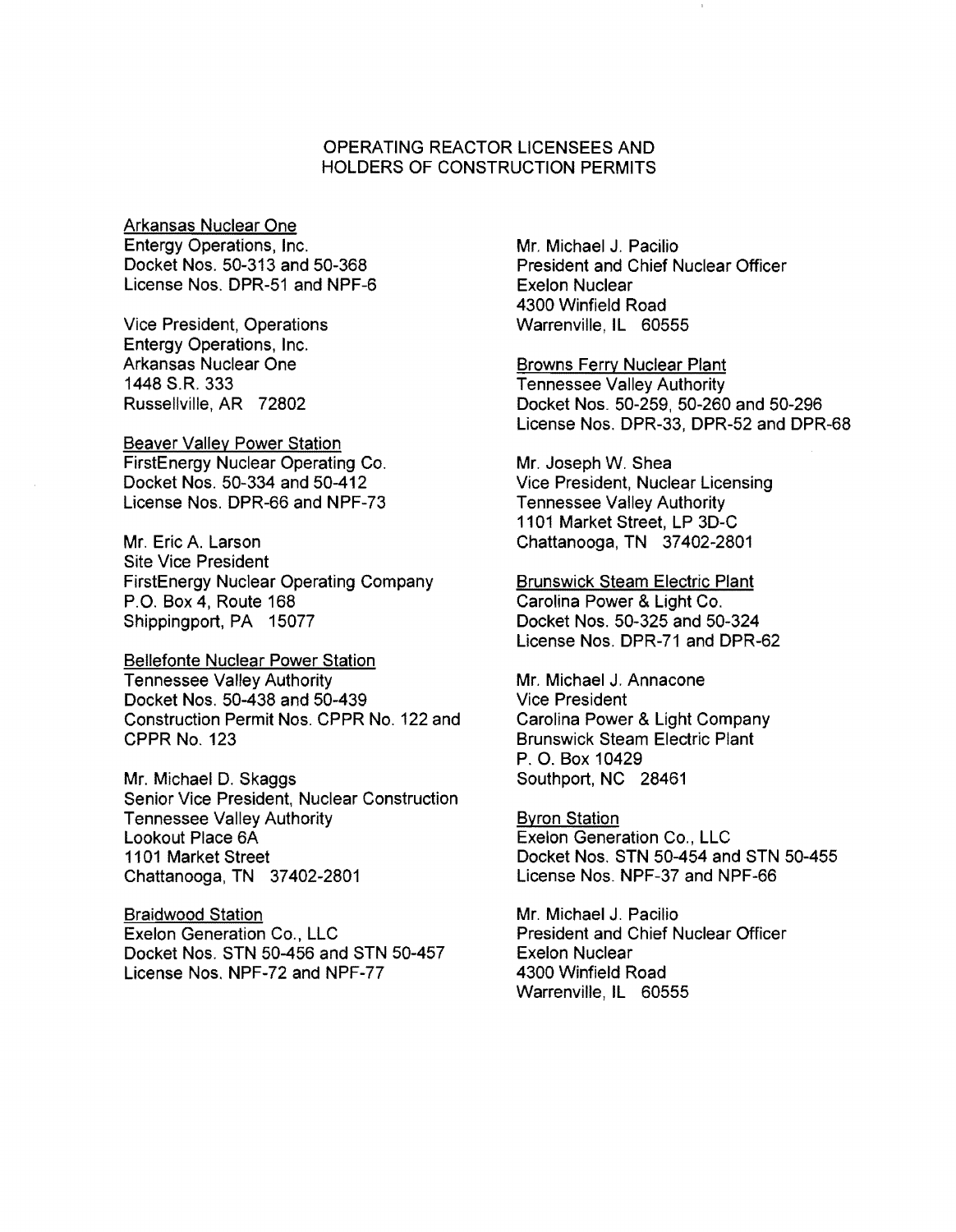Callaway Plant Union Electric Company Docket No. 50-483 License No. NPF-30

Mr. Adam C. Heflin Senior Vice President and Chief Nuclear Officer Union Electric Company Ameren Missouri P.O. Box 620 Fulton, MO 65251

Calvert Cliffs Nuclear Power Plant Calvert Cliffs Nuclear Power Plant, LLC Docket Nos. 50-317 and 50-318 License Nos. DPR-53 and DPR-69

Mr. George H. Gellrich Vice President Calvert Cliffs Nuclear Power Plant, LLC Calvert Cliffs Nuclear Power Plant 1650 Calvert Cliffs Parkway Lusby, MD 20657-4702

Catawba Nuclear Station Duke Energy Carolinas, LLC Docket Nos. 50-413 and 50-414 License Nos. NPF-35 and NPF-52

Mr. Kelvin Henderson Site Vice President Duke Energy Carolinas, LLC Catawba Nuclear Station 4800 Concord Road York, SC 29745

Clinton Power Station Exelon Generation Co., LLC Docket No. 50-461 License No. NPF-62

Mr. Michael J. Pacilio President and Chief Nuclear Officer Exelon Nuclear 4300 Winfield Road Warrenville, IL 60555

Mr. Mark E. Reddemann Chief Executive Officer Energy Northwest MD 1023 North Power Plant Loop P.O. Box 968 Richland, WA 99352

Comanche Peak Nuclear Power Plant Luminant Generation Co., LLC Docket Nos. 50-445 and 50-446 License Nos. NPF-87 and NPF-89

Mr. Rafael Flores Senior Vice President and Chief Nuclear Officer Luminant Generation Company, LLC Attn: Regulatory Affairs P.O. Box 1002 Glen Rose, TX 76043

Cooper Nuclear Station Nebraska Public Power District Docket No. 50-298 License No. DPR-46

Mr. Oscar A. Limpias Vice President Nuclear and Chief Nuclear Officer Nebraska Public Power District Cooper Nuclear Station 72676 648A Avenue P.O. Box 98 Brownville, NE 68321

Crystal River Nuclear Generating Plant Florida Power Corp. Docket No. 50-302 License No. DPR-72

Mr. Terry D. Hobbs Crystal River Nuclear Plant (NA2C) 15760 West Power Line Street Crystal River, FL 34428-6708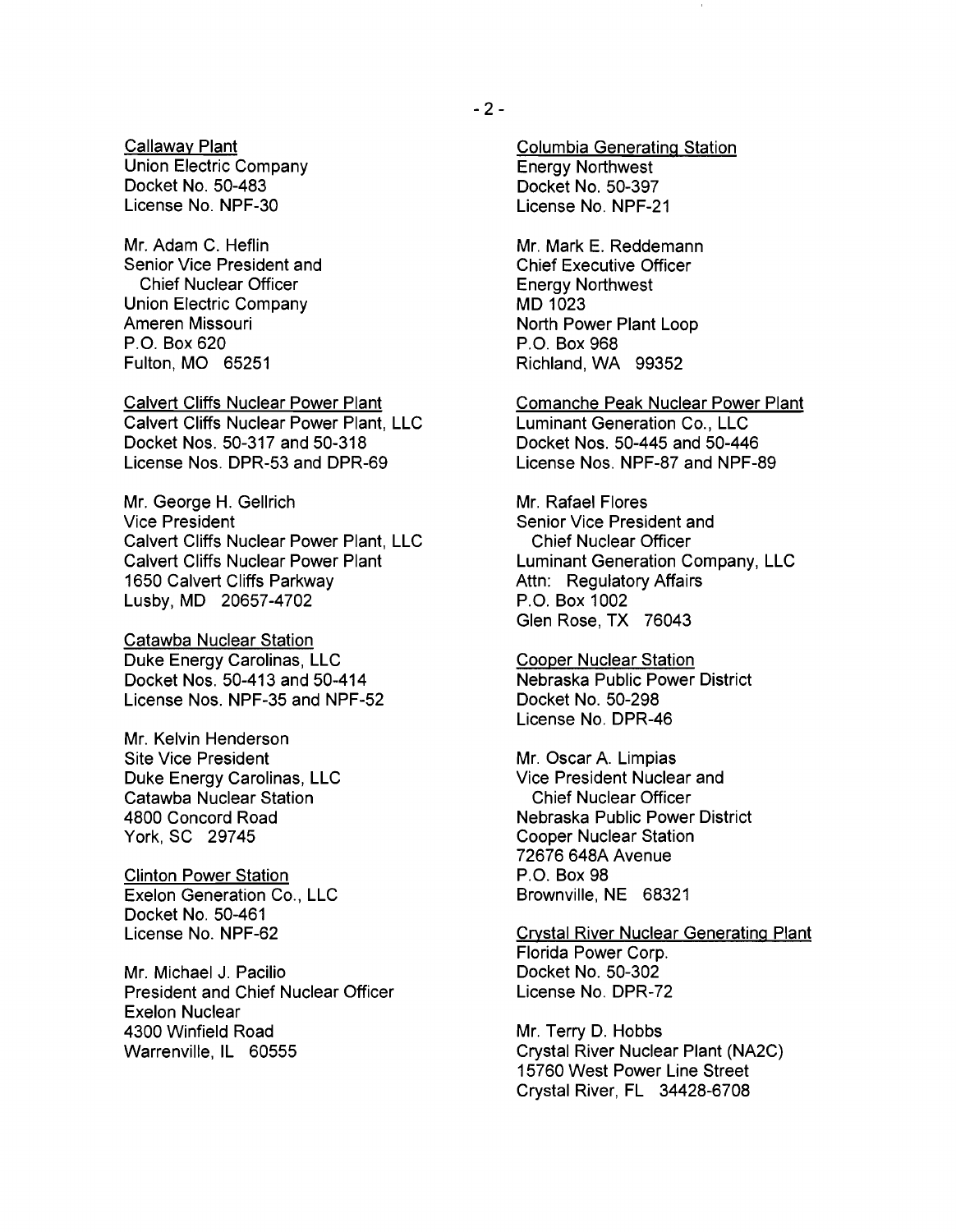Davis-Besse Nuclear Power Station FirstEnergy Nuclear Operating Co. Docket No. 50-346 License No. NPF-3

Mr. Ray Lieb Site Vice President FirstEnergy Nuclear Operating Company c/o Davis-Besse NPS 5501 N. State Route 2 Oak Harbor, OH 43449-9760

Diablo Canyon Power Plant Pacific Gas & Electric Co. Docket Nos. 50-275 and 50-323 License Nos. DPR-80 and DPR-82

Mr. Edward D. Halpin Senior Vice President and Chief Nuclear **Officer** Pacific Gas and Electric Company P.O. Box 56 Mail Code 104/6 Avila Beach, CA 93424

Donald C. Cook Nuclear Plant Indiana Michigan Power Company Docket Nos. 50-315 and 50-316 License Nos. DPR-58 and DPR-74

Mr. Lawrence J. Weber Senior Vice President and Chief Nuclear **Officer** Indiana Michigan Power Company Nuclear Generation Group One Cook Place Bridgman, MI 49106

Dresden Nuclear Power Station Exelon Generation Co., LLC Docket Nos. 50-237 and 50-249 License Nos. DPR-19 and DPR-25

Mr. Michael J. Pacilio President and Chief Nuclear Officer Exelon Nuclear 4300 Winfield Road Warrenville, IL 60555

Duane Arnold Energy Center NextEra Energy Duane Arnold, LLC Docket No. 50-331 License No. DPR-49

Mr. Rich Anderson Site Vice President NextEra Energy Duane Arnold Energy Center 3277 DAEC Road Palo, IA 52324-9785

Edwin I. Hatch Nuclear Plant Southern Nuclear Operating Co. Docket Nos. 50-321 and 50-366 License Nos. DPR-57 and NPF-5

Mr. C.R. Pierce Regulatory Affairs Director Southern Nuclear Operating Co., Inc. P.O. Box 1295/BIN B038 Birmingham, AL 35201-1295

Fermi Detroit Edison Co. Docket No. 50-341 License No. NPF-43

Mr. Joseph H. Plona Senior Vice President and Chief Nuclear **Officer** Detroit Edison Company Fermi 2 - 210 NOC 6400 North Dixie Highway Newport, MI 48166

Fort Calhoun Station Omaha Public Power District Docket No. 50-285 License No. DPR-40

Mr. Louis Cortopassi Vice President and Chief Nuclear Officer Omaha Public Power District Fort Calhoun Station Mail Stop FC-2-4 9610 Power Lane Blair, NE 68008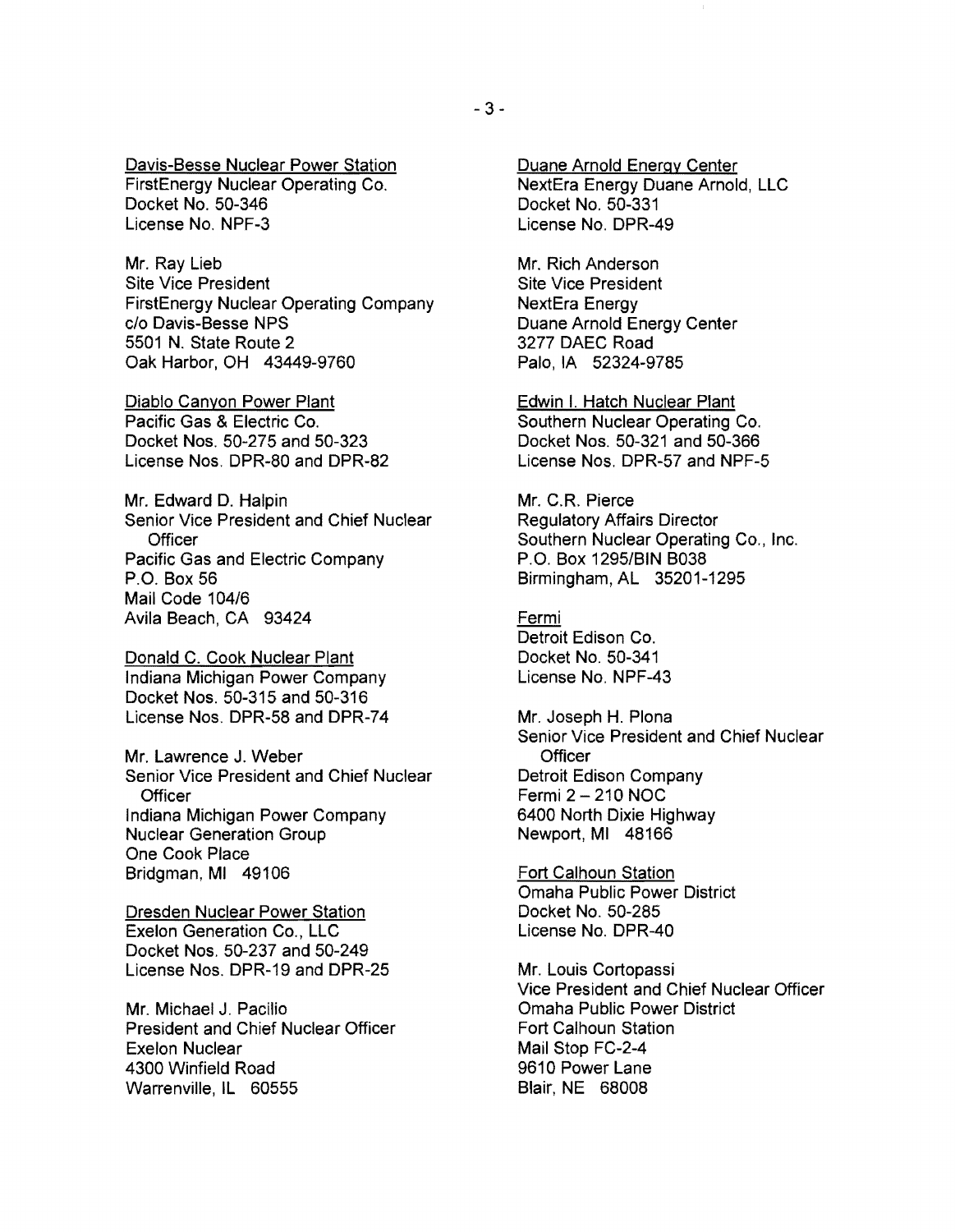Grand Gulf Nuclear Station Entergy Operations, Inc. Docket No. 50-416 License No. NPF-29

Vice President, Operations Entergy Operations, Inc. Grand Gulf Nuclear Station P.O. Box 756 Port Gibson, MS 39150

H. B. Robinson Steam Electric Plant Carolina Power & Light Co. Docket No. 50-261 License No. DPR-23

Mr. William R. Gideon Vice President H.B. Robinson Steam Electric Plant Carolina Power & Light Company 3581 West Entrance Road Hartsville, SC 29550

Hope Creek Generating Station PSEG Nuclear, LLC Docket No. 50-354 License No. NPF-57

Mr. Thomas Joyce President and Chief Nuclear Officer PSEG Nuclear LLC - N09 P. O. Box 236 Hancocks Bridge, NJ 08038

Indian Point Energy Center Entergy Nuclear Operations, Inc. Docket Nos. 50-247 and 50-286 License Nos. DPR-26 and DPR-64

Vice President, Operations Entergy Nuclear Operations, Inc. Indian Point Energy Center 450 Broadway, GSB P.O. Box 249 Buchanan, NY 10511-0249

James A. FitzPatrick Nuclear Power Plant Entergy Nuclear Operations, Inc. Docket No. 50-333 License No. DPR-59

Site Vice President Entergy Nuclear Operations, Inc. James A. FitzPatrick Nuclear Power Plant P.O. Box 110 Lycoming, NY 13093

Joseph M. Farley Nuclear Plant Southern Nuclear Operating Co. Docket Nos. 50-348 and 50-364 License Nos. NPF-2 and NPF-8

Mr. C.R. Pierce Regulatory Affairs Director Southern Nuclear Operating Co., Inc. P.O. Box 1295/Bin 038 Birmingham, AL 35201-1295

Kewaunee Power Station Dominion Energy Kewaunee, Inc. Docket No. 50-305 License No. DPR-43

Mr. David A. Heacock President and Chief Nuclear Officer Dominion Energy Kewaunee, Inc. Innsbrook Technical Center 5000 Dominion Boulevard Glen Allen, VA 23060-6711

LaSalle County Station Exelon Generation Co., LLC Docket Nos. 50-373 and 50-374 License Nos. NPF-11 and NPF-18

Mr. Michael J. Pacilio President and Chief Nuclear Officer Exelon Nuclear 4300 Winfield Road Warrenville, IL 60555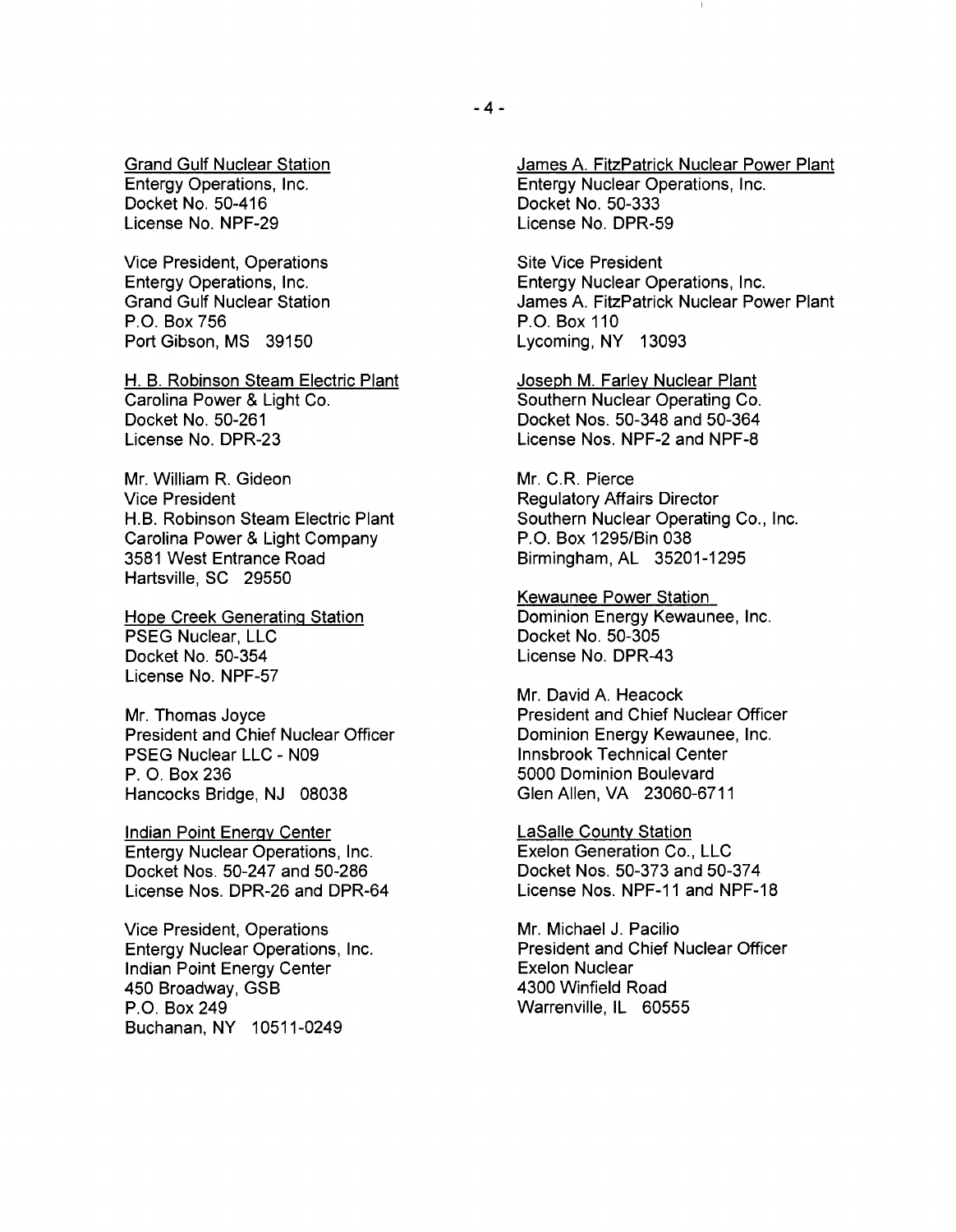Limerick Generating Station Exelon Generation Co., LLC Docket Nos. 50-352 and 50-353 License Nos. NPF-39 and NPF-85

Mr. Michael J. Pacilio President and Chief Nuclear Officer Exelon Nuclear 4300 Winfield Road Warrenville, IL 60555

Millstone Nuclear Power Station Dominion Nuclear Connecticut, Inc. Docket Nos. 50-336 and 50-423 License Nos. DPR-65 and NPF-49

Mr. David A. Heacock President and Chief Nuclear Officer Virginia Electric & Power Company Innsbrook Technical Center 5000 Dominion Boulevard Glen Allen, VA 23060-6711

Monticello Nuclear Generating Plant Northern States Power Company Docket No. 50-263 License No. DPR-22

Mr. Mark A. Schimmel Site Vice President Northern States Power Company **Minnesota** Monticello Nuclear Generating Plant 2807 West County Road 75 Monticello, MN 55362-9637

Nine Mile Point Nuclear Station Nine Mile Point Nuclear Station, LLC Docket Nos. 50-220 and 50-410 License Nos. DPR-63 and NPF-69

Mr. Christopher Costanzo Vice President Nine Mile Point Nine Mile Point Nuclear Station, LLC P. O. Box 63 Lycoming, NY 13093

North Anna Power Station Virginia Electric & Power Co. Docket Nos. 50-338 and 50-339 License Nos. NPF-4 and NPF-7

Mr. David A. Heacock President and Chief Nuclear Officer Virginia Electric & Power Compay Innsbrook Technical Center 5000 Dominion Boulevard Glen Allen, VA 23060-6711

Oconee Nuclear Station Duke Energy Carolinas, LLC Docket Nos. 50-269, 50-270 and 50-287 License Nos. DPR-38, DPR-47 and DPR-55

Mr. Scott Batson Vice President, Oconee Nuclear Station Duke Energy Carolinas, LLC 7800 Rochester Highway Seneca, SC 29672

Oyster Creek Nuclear Generating Station Exelon Generation Co., LLC Docket No. 50-219 License No. DPR-16

Mr. Michael J. Pacilio President and Chief Nuclear Officer Exelon Nuclear 4300 Winfield Road Warrenville, IL 60555

Palisades Nuclear Plant Entergy Nuclear Operations, Inc. Docket No. 50-255 License No. DPR-20

Vice President, Operations Entergy Nuclear Operations, Inc. Palisades Nuclear Plant 27780 Blue Star Memorial Highway Covert, MI 49043-9530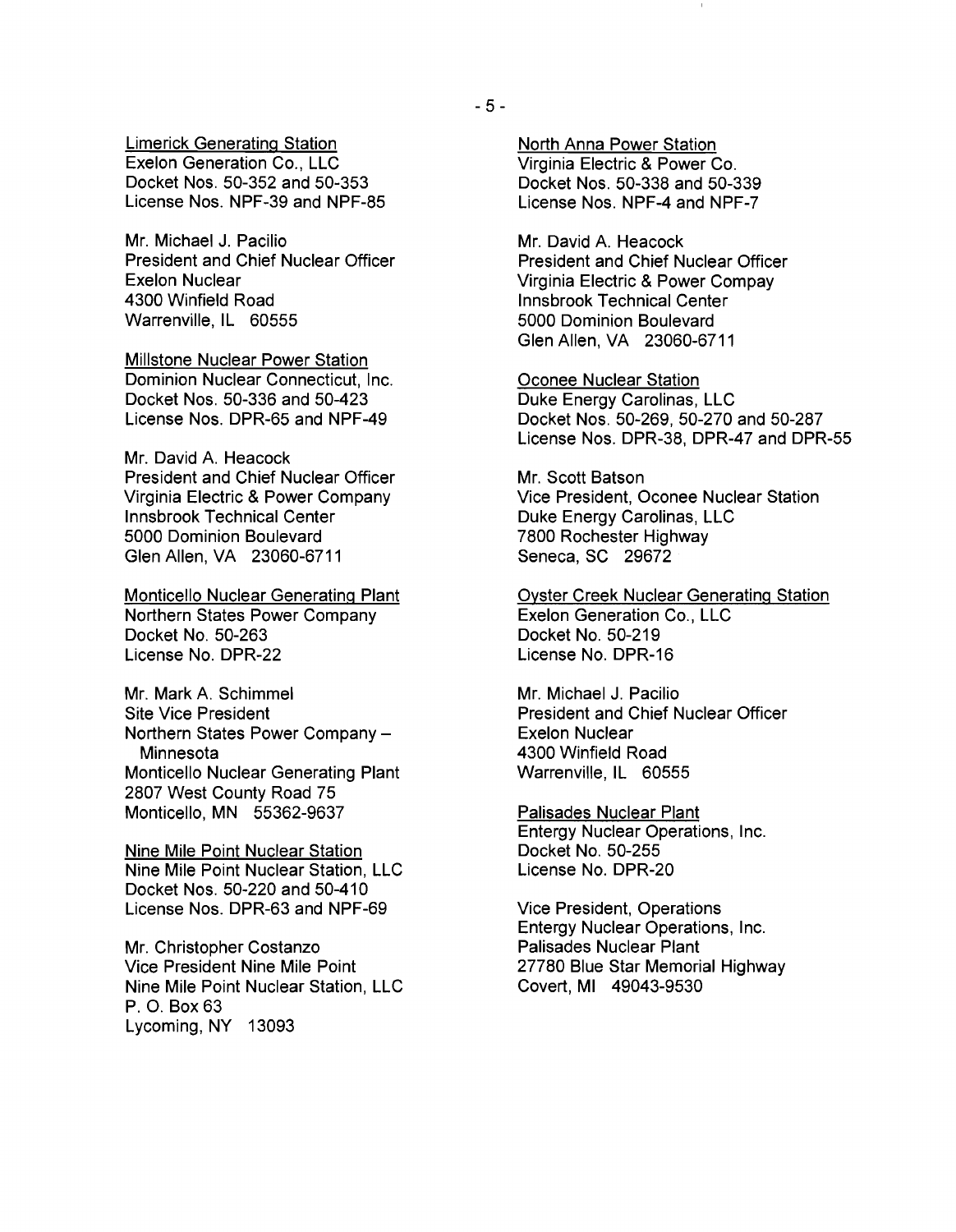Palo Verde Nuclear Generating Station Arizona Public Service Company Docket Nos. STN 50-528, STN 50-529 and STN 50-530 License Nos. NPF-41, NPF-51 and NPF-74

Mr. Randall K. Edington Executive Vice President Nuclear and Chief Nuclear Officer Arizona Public Service Co. P.O. Box 52034, MS 7602 Phoenix, AZ 85072-2034

Peach Bottom Atomic Power Station Exelon Generation Co., LLC Docket Nos. 50-277 and 50-278 License Nos. DPR-44 and DPR-56

Mr. Michael J. Pacilio President and Chief Nuclear Officer Exelon Nuclear 4300 Winfield Road Warrenville, IL 60555

**Perry Nuclear Power Plant** FirstEnergy Nuclear Operating Co. Docket No. 50-440 License No. NPF-58

Mr. Vito A. Kaminskas Site Vice President - Nuclear - Perry FirstEnergy Nuclear Operating Company Perry Nuclear Power Plant 10 Center Road, A290 Perry,OH 44081

Pilgrim Nuclear Power Station Unit No.1 Entergy Nuclear Operations, Inc. Docket No. 50-293 License No. DPR-35

Mr. John Dent, Jr. Vice President and Site Vice President Entergy Nuclear Operations, Inc. Pilgrim Nuclear Power Station 600 Rocky Hill Road Plymouth, MA 02360-5508

Point Beach Nuclear Plant NextEra Energy Point Beach, LLC Docket Nos. 50-266 and 50-301 License Nos. DPR-24 and DPR-27

Mr. Larry Meyer Site Vice President NextEra Energy Point Beach, LLC Point Beach Nuclear Plant, Units 1 &2 6610 Nuclear Road Two Rivers, WI 54241-9516

Prairie Island Nuclear Generating Plant Northern States Power Co. Minnesota Docket Nos. 50-282 and 50-306 License Nos. DPR-42 and DPR-60

Mr. James E. Lynch Site Vice President Northern States Power Company **Minnesota** Prairie Island Nuclear Generating Plant 1717 Wakonade Drive East Welch, MN 55089-9642

Quad Cities Nuclear Power Station Exelon Generation Co., LLC Docket Nos. 50-254 and 50-265 License Nos. DPR-29 and DPR-30

Mr. Michael J. Pacilio President and Chief Nuclear Officer Exelon Nuclear 4300 Winfield Road Warrenville, IL 60555

R. E. Ginna Nuclear Power Plant RE. Ginna Nuclear Power Plant, LLC Docket No. 50-244 License No. DPR-18

Mr. Joseph E. Pacher Vice President RE. Ginna Nuclear Power Plant, LLC RE. Ginna Nuclear Power Plant 1503 Lake Road Ontario, NY 14519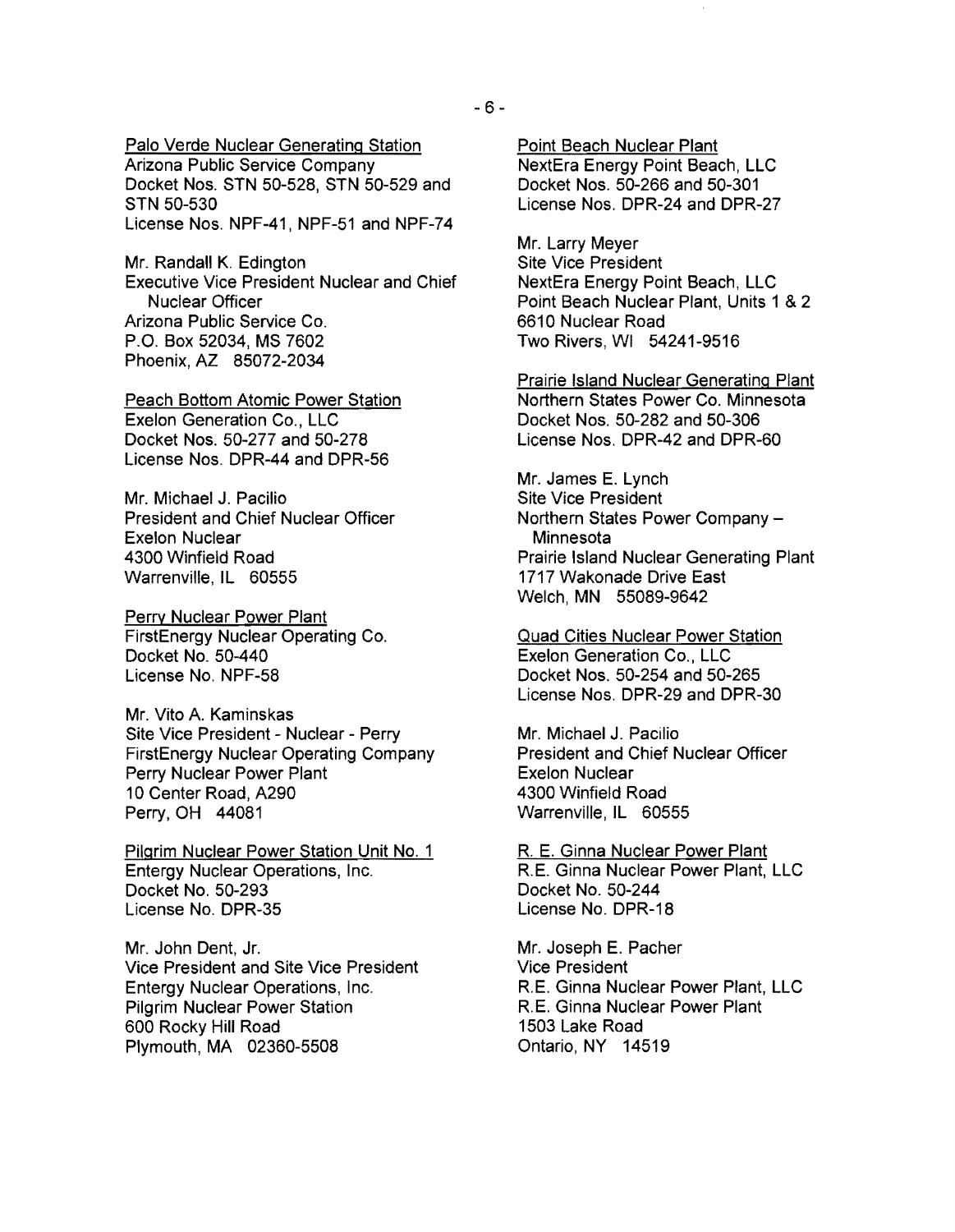Vice President, Operations Entergy Operations, Inc. River Bend Station 5485 U.S. Highway 61N St. Francisville, LA 70775

Salem Nuclear Generating Station PSEG Nuclear, LLC. Docket Nos. 50-272 & 50-311 License Nos. DPR-70 and DPR-75

Mr. Thomas Joyce President and Chief Nuclear Officer PSEG Nuclear LLC - N09 P. O. Box 236 Hancocks Bridge, NJ 08038

San Onofre Nuclear Generating Station Southern California Edison Company Docket Nos. 50-361 and 50-362 License Nos. NFP-10 and NFP-15

Mr. Peter T. Dietrich Senior Vice President and Chief Nuclear Officer Southern California Edison Company San Onofre Nuclear Generating Station P.O. Box 128 San Clemente, CA 92674-0128

Seabrook Nuclear Plant NextEra Energy Seabrook, LLC Docket No 50-443 License No. NFP-86

Mr. Kevin Walsh Vice President, Seabrook Nuclear Plant c/o Mr. Michael Ossing NextEra Energy Seabrook, LLC P.O. Box 300 Seabrook, NH 03874

Seguoyah Nuclear Plant Tennessee Valley Authority Docket Nos. 50-327 and 50-328 License Nos. DPR-77 and DPR-79

Mr. Joseph W. Shea Vice President, Nuclear Licensing Tennessee Valley Authority 1101 Market Street LP 3D-C Chattanooga, TN 37402-2801

Shearon Harris Nuclear Power Plant Carolina Power & Light Co. Docket No. 50-400 License No. NPF-63

Mr. George T. Hamrick Vice President Carolina Power and Light Company Shearon Harris Nuclear Power Plant P. O. Box 165, Mail Zone 1 New Hill, NC 27562-0165

South Texas Project STP Nuclear Operating Co. Docket Nos. 50-498 and 50-499 License Nos. NPF-76 and NPF-80

Mr. Dennis L. Koehl President and CEO/CNO STP Nuclear Operating Company South Texas Project Electric Generating **Station** P.O. Box 289 Wadsworth, TX 77483

St. Lucie Plant Florida Power & Light Co. Docket Nos. 50-335 and 50-389 License Nos. DPR-67 and NPF-16

Mr. Mano Nazar Executive Vice President and Chief Nuclear Officer NextEra Energy 700 Universe Boulevard P. O. Box 14000 Juno Beach, FL 33408-0420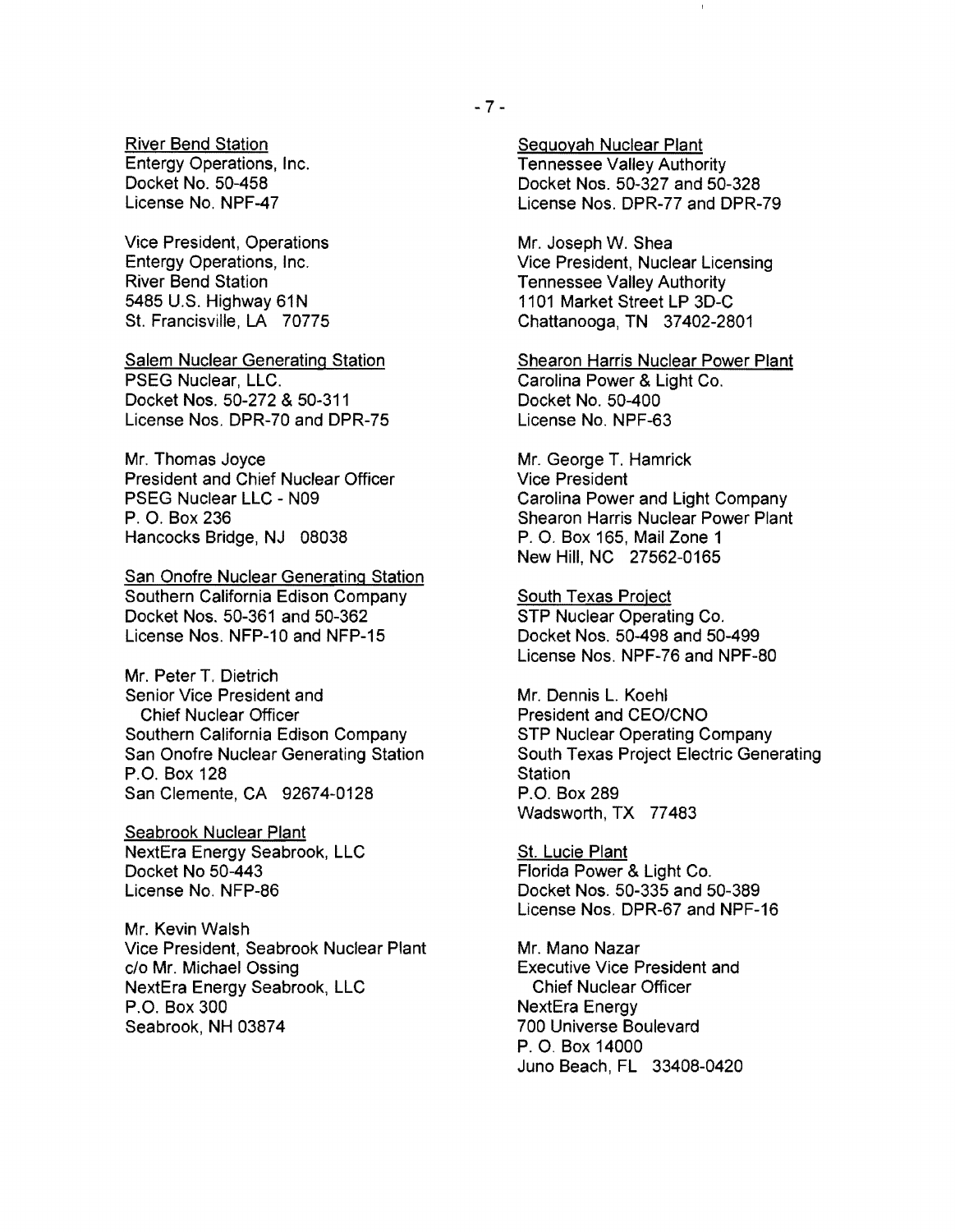**Surry Power Station** Virginia Electric & Power Co. Docket Nos. 50-280 and 50-281 License Nos. DPR-32 and DPR-37

Mr. David A. Heacock President and Chief Nuclear Officer Dominion Nuclear Innsbrook Technical Center 5000 Dominion Boulevard Glen Allen, VA 23060-6711

Susquehanna Steam Electric Station PPL Susquehanna, LLC Docket Nos. 50-387 and 50-388 License Nos. NPF-14 and NPF-22

Mr. Timothy S. Rausch Senior Vice President and Chief Nuclear **Officer** PPL Susquehanna, LLC 769 Salem Boulevard NUCSB3 Berwick, PA 18603-0467

Three Mile Island, Unit 1 Exelon Nuclear Docket No. 50-289 License No. DPR-50

Mr. Michael J. Pacilio President and Chief Nuclear Officer Exelon Nuclear 4300 Winfield Road Warrenville, IL 60555

**Turkey Point** Florida Power and Light Co. Docket Nos. 50-250 and 50-251 License Nos. DPR-31 and DPR-41

Mr. Mano Nazar Executive Vice President and Chief Nuclear Officer NextEra Energy 700 Universe Boulevard P.O. Box 14000 Juno Beach, FL 33408-0420 Vermont Yankee Nuclear Power Station Entergy Nuclear Operations, Inc. Docket No. 50-271 License No. DPR-28

Site Vice President Entergy Nuclear Operations, Inc. Vermont Yankee Nuclear Power Station P.O. Box 250, Governor Hunt Road Vernon, VT 05354

Virqil C. Summer Nuclear Station South Carolina Electric & Gas Co. Docket No. 50-395 License No. NPF-12

Mr. Thomas D. Gatlin Vice President Nuclear Operations South Carolina Electric & Gas Company Virgil C. Summer Nuclear Station P.O. Box 88, Mail Code 800 Jenkinsville, SC 29065

Vogtle Electric Generating Plant Southern Nuclear Operating Co. Docket Nos. 50-424 and 50-425 License Nos. NPF-68 and NPF-81

Mr. C.R. Pierce Regulatory Affairs Director Southern Nuclear Operating Co., Inc. P.O. Box 1295/Bin 038 Birmingham, AL 35201

Waterford Steam Electric Station Entergy Operations, Inc. Docket No. 50-382 License No. NPF-38

Vice President, Operations Entergy Operations, Inc. Waterford Steam Electric Station, Unit 3 17265 River Road Killona, LA 70057 -0751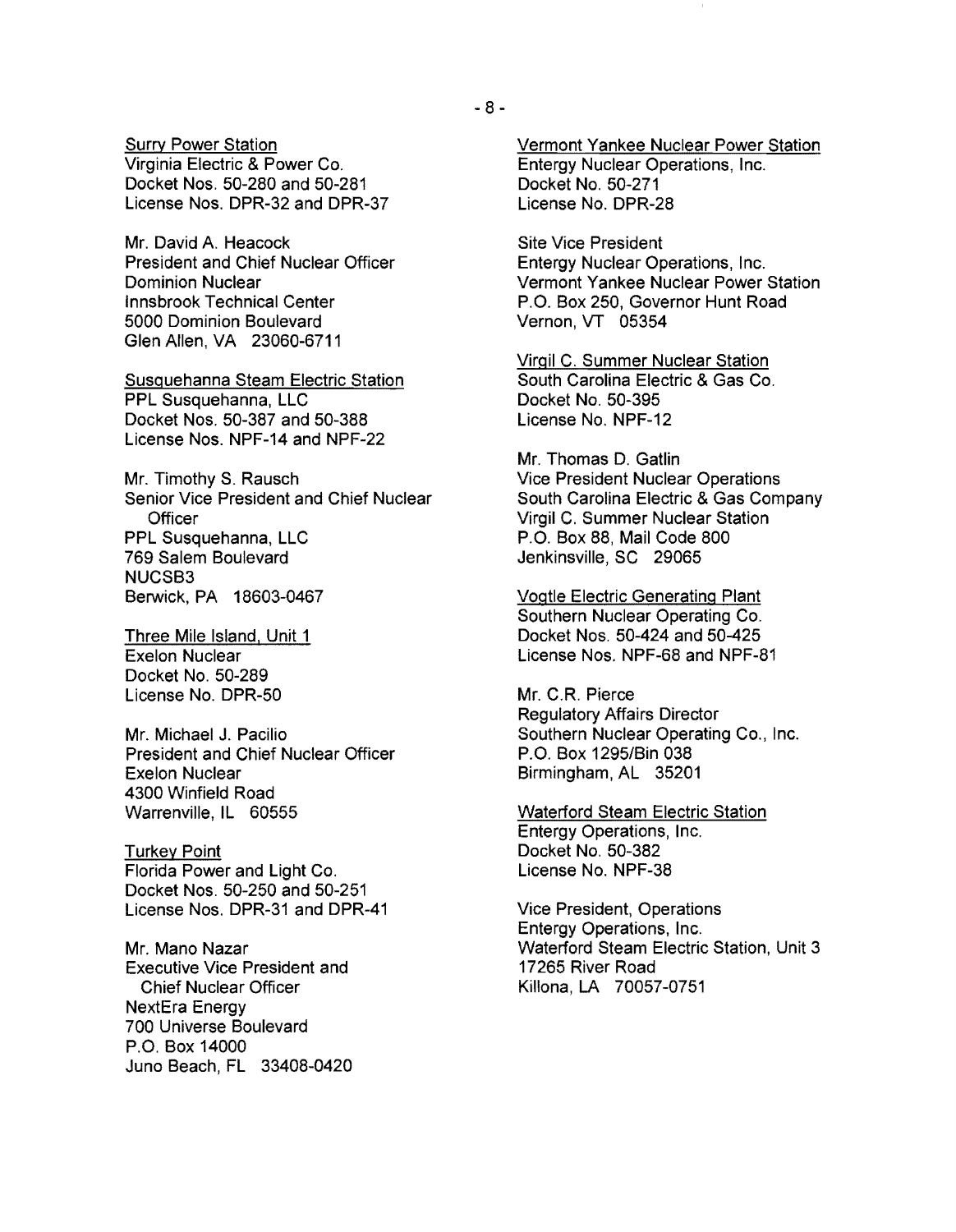Watts Bar Nuclear Plant, Unit 1 Tennessee Valley Authority Docket No. 50-390 License No. NPF-9

Mr. Joseph W. Shea Vice President, Nuclear Licensing Tennessee Valley Authority 1101 Market Street, LP 3D-C Chattanooga, TN 37402-2801

Watts Bar Nuclear Plant, Unit 2 Tennessee Valley Authority Docket No. 50-391 Construction Permit No. CPPR No. 092

Mr. Michael D. Skaggs Senior Vice President, Nuclear Construction Tennessee Valley Authority Lookout Place 6A 1101 Market Street Chattanooga, TN 37402-2801

William B. McGuire Nuclear Station Duke Energy Carolinas, LLC Docket Nos. 50-369 and 50-370 License Nos. NPF-9 and NPF-17

Mr. Steven D. Capps Vice President Duke Energy Carolinas, LLC McGuire Nuclear Station 12700 Hagers Ferry Road Huntersville, NC 28078-8985

Wolf Creek Generating Station Wolf Creek Nuclear Operating Corp. Docket No. 50-482 License No. NPF-42

Mr. Matthew W. Sunseri President and Chief Executive Officer Wolf Creek Nuclear Operating Corporation P.O. Box 411 Burlington, KS 66839

 $\mathbb{I}$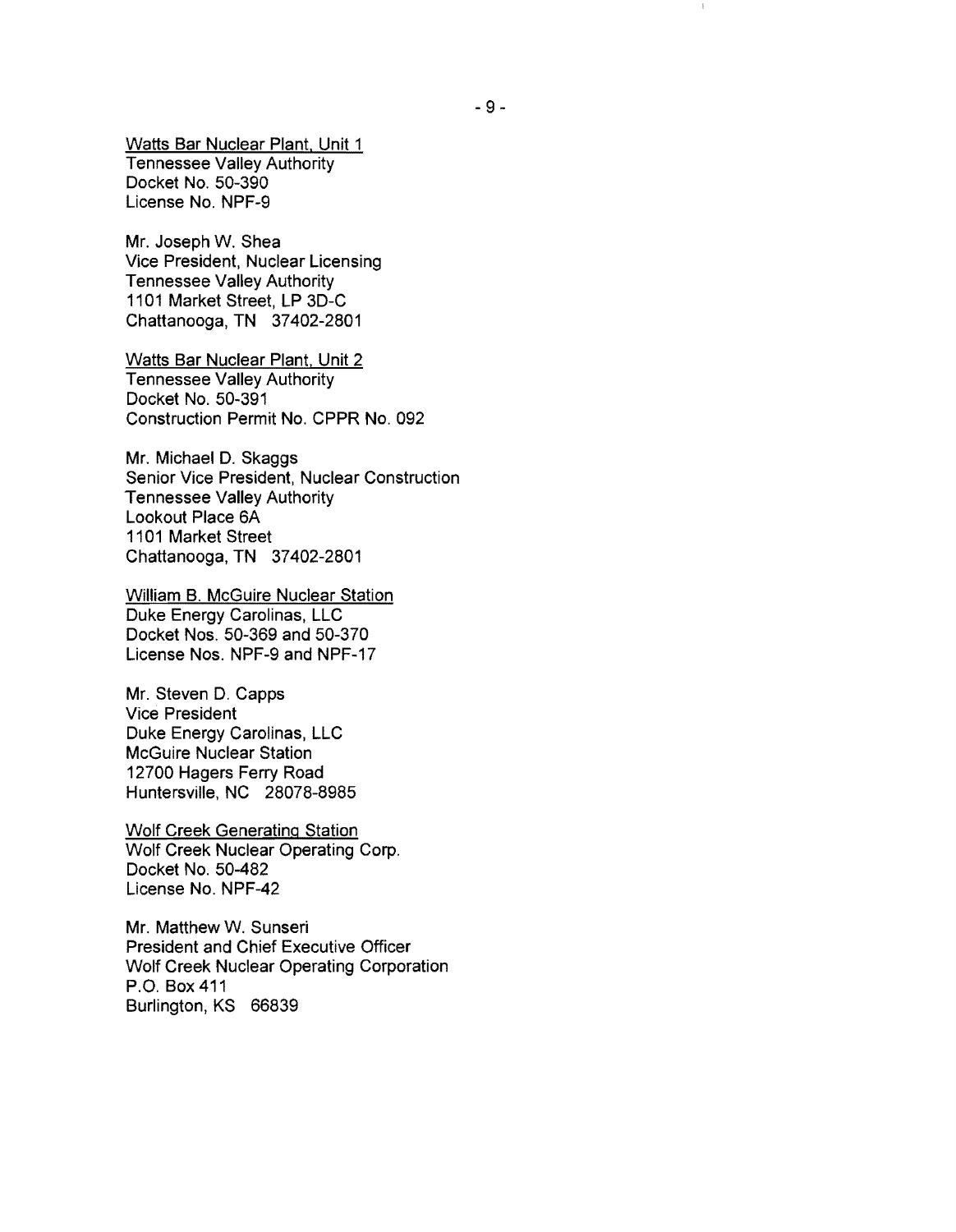Communication regarding specific document requests will be transmitted to you from your facility NRR project manager or a project manager from the Japan Lessons-Learned Project Directorate. In addition, the project manager contacting you will also identify the NRC and NRC-contractor personnel who will require access to the portal for completing the NTTF reviews.

If you have any questions about this matter, please contact your NRR project manager.

Sincerely,

*Ira!* 

David L. Skeen, Director Japan Lessons-Learned Project Directorate Office of Nuclear Reactor Regulation

-1

Enclosure: List of Operating Reactor Licensees and Holders of Construction Permits

cc: Listserv NEI

### DISTRIBUTION: See next page

| <b>ADAMS Accession No.:</b> |                       | *via email<br><b>ML13206A427</b> |             |             |                  |                |
|-----------------------------|-----------------------|----------------------------------|-------------|-------------|------------------|----------------|
| <b>OFFICE</b>               | NRR/DORL/PM           | NRR/DORL/LA*                     | NRR/JLD/PM* | NRR/DORL/BC | NRR/JLD/BC       | OGC - NLO      |
| <b>NAME</b>                 | PBamford              | ABaxter                          | EMiller     | VRodriguez  | <b>MMitchell</b> | <b>BMizuno</b> |
| <b>DATE</b>                 | 07/26/13              | 07/29/13                         | 07/29/13    | 07/29/13    | 7/30/13          | 7/31/13        |
| <b>OFFICE</b>               | NRR/DORL/D            | NRR/JLD/D                        |             |             |                  |                |
| <b>NAME</b>                 | MEvans (LLund<br>for) | <b>DSkeen</b>                    |             |             |                  |                |
| <b>DATE</b>                 | 8/1/13                | 8/1/13                           |             |             |                  |                |

OFFICIAL AGENCY COPY